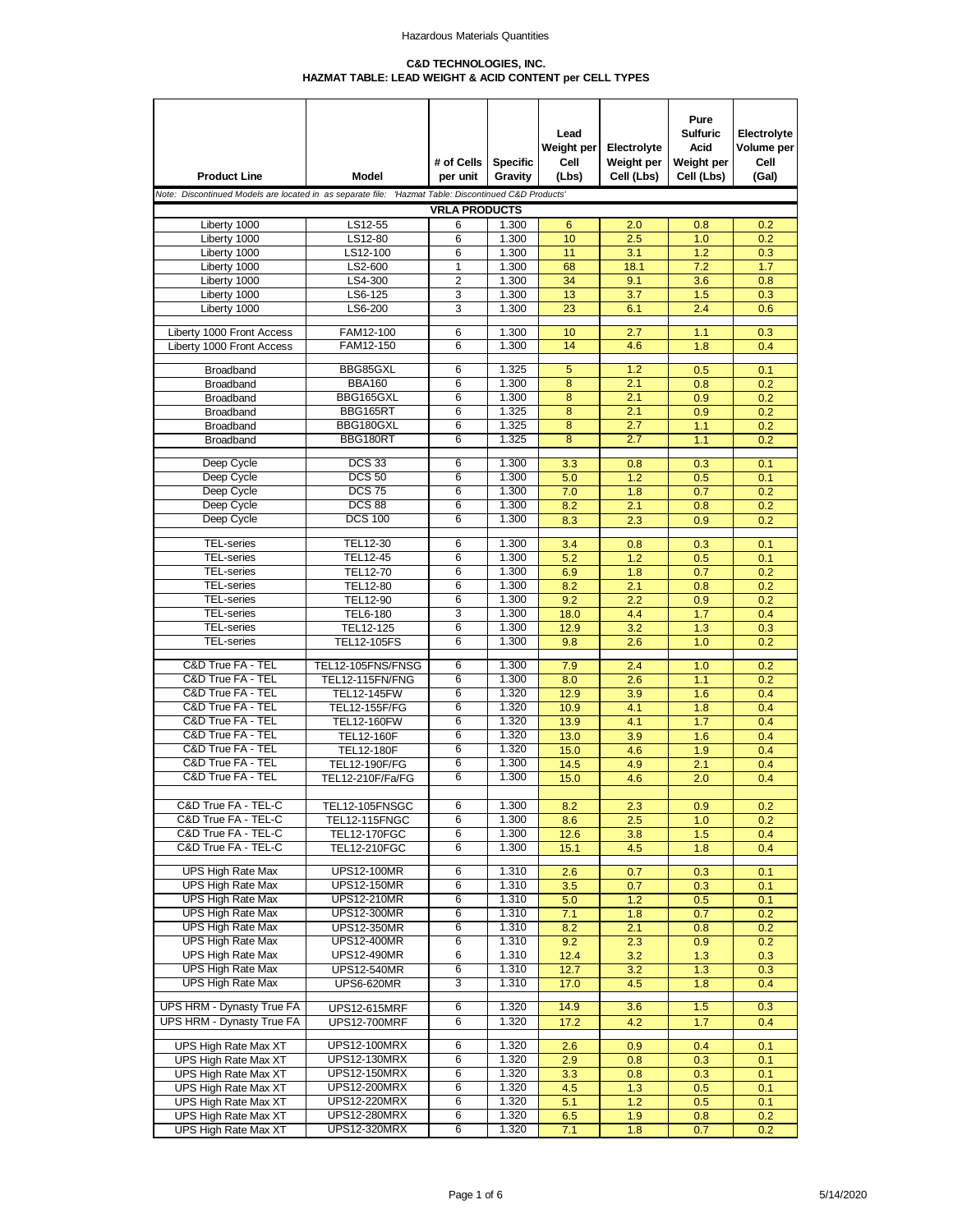| <b>Product Line</b>                      | Model                | # of Cells<br>per unit | <b>Specific</b><br>Gravity | Lead<br>Weight per<br>Cell<br>(Lbs) | Electrolyte<br>Weight per<br>Cell (Lbs) | Pure<br><b>Sulfuric</b><br>Acid<br>Weight per<br>Cell (Lbs) | Electrolyte<br>Volume per<br>Cell<br>(Gal) |
|------------------------------------------|----------------------|------------------------|----------------------------|-------------------------------------|-----------------------------------------|-------------------------------------------------------------|--------------------------------------------|
| UPS High Rate Max XT                     | <b>UPS12-370MRX</b>  | 6                      | 1.320                      | 8.3                                 | 2.1                                     | 0.9                                                         | 0.2                                        |
| UPS High Rate Max XT                     | <b>UPS12-400MRX</b>  | 6                      | 1.320                      | 9.2                                 | 2.5                                     | 1.1                                                         | 0.2                                        |
| UPS High Rate Max XT                     | <b>UPS12-440MRX</b>  | 6                      | 1.320                      | 9.5                                 | 2.5                                     | 1.0                                                         | 0.2                                        |
| UPS High Rate Max XT                     | <b>UPS12-475MRX</b>  | 6                      | 1.320                      | 10.3                                | 2.4                                     | 1.0                                                         | 0.2                                        |
| UPS High Rate Max XT                     | <b>UPS12-490MRX</b>  | 6                      | 1.320                      | 11.9                                | 3.5                                     | 1.5                                                         | 0.3                                        |
| UPS High Rate Max XT                     | <b>UPS12-520MRX</b>  | 6                      | 1.320                      | 12.4                                | 3.3                                     | 1.4                                                         | 0.3                                        |
| UPS High Rate Max XT                     | <b>UPS12-550MRX</b>  | 6                      | 1.320                      | 12.8                                | 3.4                                     | 1.4                                                         | 0.3                                        |
| UPS High Rate Max XT                     | <b>UPS12-600MRX</b>  | 6                      | 1.320                      | 13.3                                | 3.2                                     | 1.4                                                         | 0.3                                        |
| <b>Liberty DCS</b>                       | 100LC17              | 1                      | 1.300                      | 66.0                                | 27.1                                    | 9.0                                                         | 2.5                                        |
| <b>Liberty DCS</b>                       | 100LC17FR            | 1                      | 1.300                      | 66.0                                | 27.1                                    | 9.0                                                         | 2.5                                        |
| <b>Liberty DCS</b>                       | 100LC19              | 1                      | 1.300                      | 75.0                                | 28.2                                    | 10.1                                                        | 2.8                                        |
| <b>Liberty DCS</b>                       | 100LC19FR            | 1                      | 1.300                      | 75.0                                | 28.2                                    | 10.1                                                        | 2.8                                        |
| <b>Liberty DCS</b>                       | 100LC21              | 1                      | 1.300                      | 83.0                                | 33.7                                    | 11.0                                                        | 3.1                                        |
| <b>Liberty DCS</b>                       | 100LC21FR            | 1                      | 1.300                      | 83.0                                | 33.7                                    | 11.0                                                        | 3.1                                        |
| <b>Liberty DCS</b>                       | 100LC23              | 1                      | 1.300                      | 90.0                                | 37.0                                    | 12.1                                                        | 3.4                                        |
| <b>Liberty DCS</b>                       | 100LC23FR            | 1                      | 1.300                      | 90.0                                | 37.0                                    | 12.1                                                        | 3.4                                        |
| <b>Liberty DCS</b>                       | 100LC25              | 1                      | 1.300                      | 100.0                               | 40.3                                    | 13.2                                                        | 3.7                                        |
| <b>Liberty DCS</b>                       | 100LC25FR            | 1                      | 1.300                      | 100.0                               | 40.3                                    | 13.2                                                        | 3.7                                        |
| <b>Liberty DCS</b>                       | 100LC27              | 1                      | 1.300                      | 105.0                               | 43.7                                    | 14.3                                                        | 4.0                                        |
| <b>Liberty DCS</b>                       | 100LC27FR            | 1                      | 1.300                      | 105.0                               | 43.7                                    | 14.3                                                        | 4.0                                        |
| <b>Liberty DCS</b>                       | 100LC29<br>100LC29FR | 1<br>1                 | 1.300<br>1.300             | 115.0                               | 47.0<br>47.0                            | 15.4                                                        | 4.3                                        |
| <b>Liberty DCS</b><br><b>Liberty DCS</b> | 100LC31              | 1                      | 1.300                      | 115.0<br>124.0                      | 50.3                                    | 15.4<br>16.5                                                | 4.3<br>4.6                                 |
| <b>Liberty DCS</b>                       | 100LC31FR            | 1                      | 1.300                      | 124.0                               | 50.3                                    | 16.5                                                        | 4.6                                        |
| <b>Liberty DCS</b>                       | 100LC33              | 1                      | 1.300                      | 133.0                               | 53.6                                    | 17.6                                                        | 4.9                                        |
| <b>Liberty DCS</b>                       | 100LC33FR            | 1                      | 1.300                      | 133.0                               | 53.6                                    | 17.6                                                        | 4.9                                        |
|                                          |                      |                        |                            |                                     |                                         |                                                             |                                            |
| <b>Liberty MSE</b>                       | 100LF17              | 1                      | 1.300                      | 63                                  | 27.1                                    | 9.0                                                         | 2.5                                        |
| <b>Liberty MSE</b>                       | 100LF19              | 1                      | 1.300                      | 70                                  | 28.2                                    | 10.1                                                        | 2.8                                        |
| <b>Liberty MSE</b>                       | 100LF21              | 1                      | 1.300                      | 78                                  | 33.7                                    | 11.0                                                        | 3.1                                        |
| <b>Liberty MSE</b>                       | 100LF23              | 1                      | 1.300                      | 85                                  | 37.0                                    | 12.1                                                        | 3.4                                        |
| <b>Liberty MSE</b>                       | 100LF25              | 1<br>1                 | 1.300                      | 93<br>100                           | 40.3<br>43.7                            | 13.2                                                        | 3.7                                        |
| <b>Liberty MSE</b><br><b>Liberty MSE</b> | 100LF27<br>100LF29   | 1                      | 1.300<br>1.300             | 108                                 | 47.0                                    | 14.3<br>15.4                                                | 4.0<br>4.3                                 |
| <b>Liberty MSE</b>                       | 100LF31              | 1                      | 1.300                      | 116                                 | 50.3                                    | 16.5                                                        | 4.6                                        |
| <b>Liberty MSE</b>                       | 100LF33              | 1                      | 1.300                      | 124                                 | 53.6                                    | 17.6                                                        | 4.9                                        |
|                                          |                      |                        |                            |                                     |                                         |                                                             |                                            |
| msEndur II                               | <b>AT-07P</b>        | 1                      | 1.300                      | 33                                  | 13.6                                    | 5.4                                                         | 1.2                                        |
| msEndur II                               | AT-09P               | 1                      | 1.300                      | 43                                  | 17.5                                    | 6.9                                                         | 1.6                                        |
| msEndur II                               | AT-11P               | 1                      | 1.300                      | 53                                  | 21.5                                    | 8.5                                                         | 1.9                                        |
| msEndur II                               | AT-13P               | 1                      | 1.300                      | 64                                  | 25.9                                    | 10.2                                                        | 2.2                                        |
| msEndur II                               | <b>AT-15P</b>        | 1                      | 1.300                      | 82                                  | 29.8                                    | 11.8                                                        | 2.7                                        |
| msEndur II                               | <b>AT-17P</b>        | 1                      | 1.300                      | 82                                  | 29.8                                    | 11.8                                                        | 2.7                                        |
| msEndur II                               | AT-19P               | 1                      | 1.300                      | 102                                 | 37.6                                    | 14.9                                                        | 3.4                                        |
| msEndur II                               | AT-21P               | 1                      | 1.300                      | 102                                 | 37.6                                    | 14.9                                                        | 3.4                                        |
| msEndur II                               | AT-23P<br>$AT-25P$   | 1<br>1                 | 1.300<br>1.300             | 122<br>122                          | 44.9<br>44.9                            | 17.7<br>17.7                                                | 4.1<br>4.1                                 |
| msEndur II<br>msEndur II                 | AT-27P               | 1                      | 1.300                      | 140                                 | 51.9                                    | 20.5                                                        | 4.7                                        |
| msEndur II                               | AT-29P               | 1                      | 1.300                      | 140                                 | 51.9                                    | 20.5                                                        | 4.7                                        |
| msEndur II                               | AT-35P               | 1                      | 1.300                      | 190                                 | 70.1                                    | 27.7                                                        | 6.3                                        |
| msEndur II                               | AT-39P               | 1                      | 1.300                      | 190                                 | 70.1                                    | 27.7                                                        | 6.3                                        |
| msEndur II                               | ATL-07P              | 1                      | 1.250                      | 33                                  | 12.8                                    | 5.1                                                         | 1.2                                        |
| msEndur II                               | ATL-09P              | 1                      | 1.250                      | 43                                  | 16.5                                    | 6.5                                                         | 1.6                                        |
| msEndur II                               | ATL-11P              | 1                      | 1.250                      | 53                                  | 20.2                                    | 8.0                                                         | 1.9                                        |
| msEndur II                               | ATL-13P              | 1                      | 1.250                      | 64                                  | 22.9                                    | 7.8                                                         | 2.2                                        |
| msEndur II                               | ATL-15P              | 1                      | 1.250                      | 82                                  | 28.1                                    | 9.5                                                         | 2.7                                        |
| msEndur II                               | ATL-17P              | 1                      | 1.250                      | 82                                  | 28.1                                    | 9.5                                                         | 2.7                                        |
| msEndur II                               | ATL-19P              | 1                      | 1.250                      | 102                                 | 35.5                                    | 12.0                                                        | 3.4                                        |
| msEndur II                               | ATL-21P              | 1                      | 1.250                      | 102                                 | 35.5                                    | 12.0                                                        | 3.4                                        |
| msEndur II                               | ATL-23P              | 1                      | 1.250                      | 122                                 | 42.3                                    | 14.3                                                        | 4.1                                        |
| msEndur II                               | ATL-25P              | 1                      | 1.250                      | 122                                 | 42.3                                    | 14.3                                                        | 4.1                                        |
| msEndur II                               | ATL-27P              | 1                      | 1.250                      | 140                                 | 48.9                                    | 16.5                                                        | 4.7                                        |
| msEndur II                               | ATL-29P              | 1                      | 1.250                      | 140                                 | 48.9                                    | 16.5                                                        | 4.7                                        |
| msEndur II                               | ATL-35P              | 1                      | 1.250                      | 190                                 | 66.0                                    | 22.3                                                        | 6.3                                        |
| msEndur II                               | ATL-39P              | 1                      | 1.250                      | 190                                 | 66.0                                    | 22.3                                                        | 6.3                                        |
| Pure Lead Plus                           | UPS12-300PLP         | 6                      | 1.310                      | 7.1                                 | 1.8                                     | 0.7                                                         | 0.2                                        |
| Pure Lead Plus                           | UPS12-350PLP         | 6                      | 1.310                      | 8.2                                 | 2.1                                     | 0.8                                                         | 0.2                                        |
| Pure Lead Plus                           | <b>UPS12-400PLP</b>  | 6                      | 1.310                      | 9.2                                 | 2.3                                     | 0.9                                                         | 0.2                                        |
| Pure Lead Plus                           | UPS12-490PLP         | 6                      | 1.310                      | 12.4                                | 3.2                                     | 1.3                                                         | 0.3                                        |
| Pure Lead Plus                           | UPS12-540PLP         | 6                      | 1.310                      | 12.7                                | 3.2                                     | 1.3                                                         | 0.3                                        |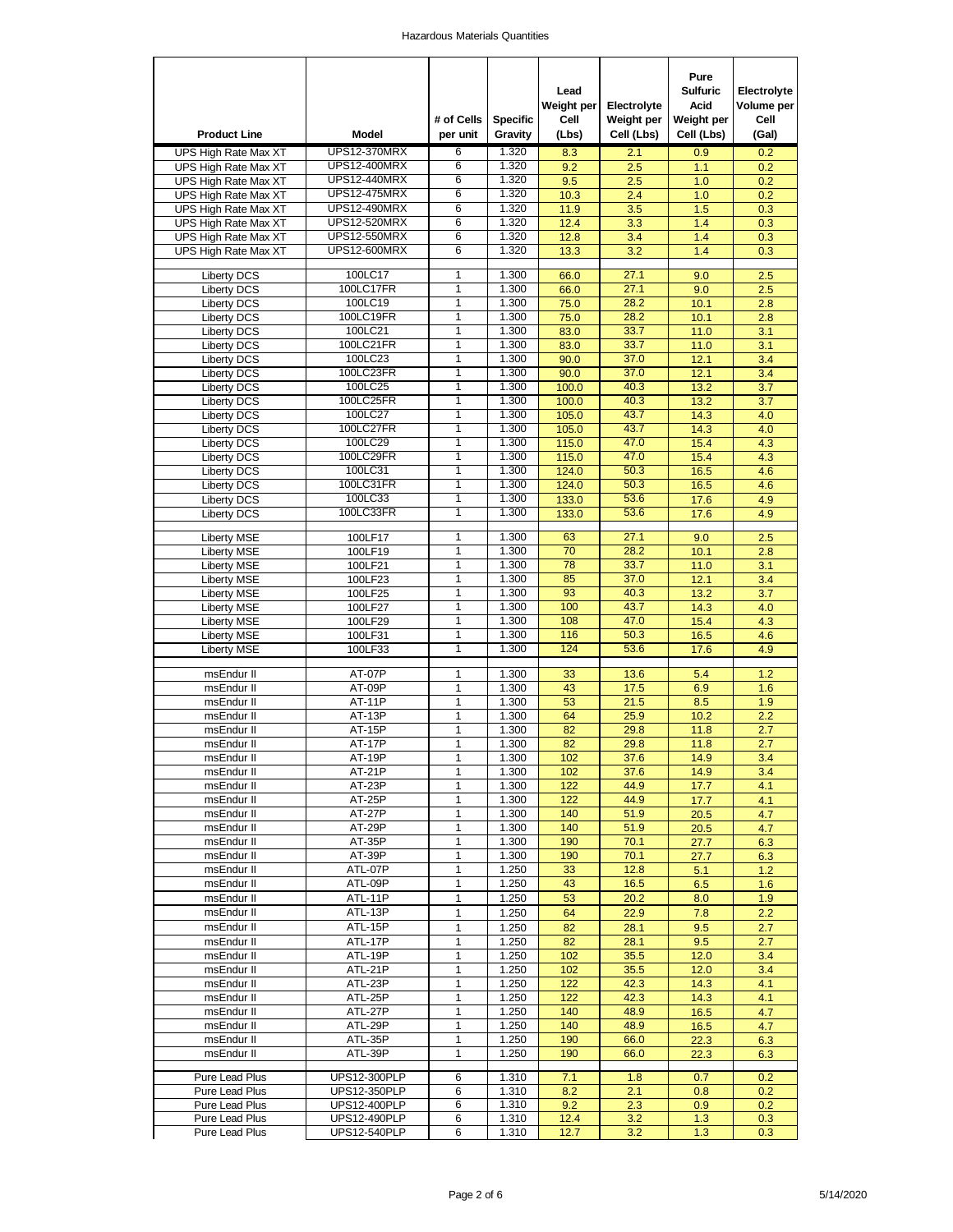| <b>Product Line</b>      | Model                          | # of Cells<br>per unit  | <b>Specific</b><br>Gravity | Lead<br>Weight per<br>Cell<br>(Lbs) | Electrolyte<br>Weight per<br>Cell (Lbs) | Pure<br><b>Sulfuric</b><br>Acid<br>Weight per<br>Cell (Lbs) | Electrolyte<br>Volume per<br>Cell<br>(Gal) |
|--------------------------|--------------------------------|-------------------------|----------------------------|-------------------------------------|-----------------------------------------|-------------------------------------------------------------|--------------------------------------------|
| <b>VR Solar</b>          | <b>VRS12-33</b>                | 6                       | 1.300                      | 3.3                                 | 0.8                                     | 0.3                                                         | 0.1                                        |
| <b>VR Solar</b>          | <b>VRS12-50</b>                | 6                       | 1.300                      | 5.0                                 | 1.2                                     | 0.5                                                         | 0.1                                        |
| <b>VR Solar</b>          | <b>VRS12-75</b>                | 6                       | 1.300                      | 7.0                                 | 1.8                                     | 0.7                                                         | 0.2                                        |
| <b>VR Solar</b>          | <b>VRS12-88</b>                | 6                       | 1.300                      | 8.2                                 | 2.1                                     | 0.8                                                         | 0.2                                        |
| <b>VR Solar</b>          | VRS12-100                      | 6                       | 1.300                      | 8.3                                 | 2.3                                     | 0.9                                                         | 0.2                                        |
| <b>VR Solar</b>          | <b>VRS12-155F</b>              | 6                       | 1.300                      | 13.0                                | 3.9                                     | 1.6                                                         | 0.4                                        |
| <b>VR Solar</b>          | <b>VRS12-175F</b>              | 6                       | 1.300                      | 15.0                                | 4.6                                     | 1.9                                                         | 0.4                                        |
| <b>VR Solar</b>          | <b>VRS12-215F</b>              | 6                       | 1.300                      |                                     |                                         |                                                             |                                            |
|                          |                                | <b>FLOODED PRODUCTS</b> |                            |                                     |                                         |                                                             |                                            |
| <b>CPV</b>               | CPV1330                        | 1                       | 1.285                      | 126                                 | 31.7                                    | 12.0                                                        | 3.0                                        |
| CPV                      | CPV1440                        | 1                       | 1.285                      | 136                                 | 34.2                                    | 13.0                                                        | 3.2                                        |
| <b>CPV</b><br>CPV        | CPV1660<br><b>CPV1770</b>      | 1<br>1                  | 1.285<br>1.285             | 154<br>159                          | 39.3<br>45.9                            | 14.9<br>17.4                                                | 3.7<br>4.3                                 |
| <b>CPV</b>               | CPV2030                        | 1                       | 1.285                      | 193                                 | 48.2                                    | 18.3                                                        | 4.5                                        |
| CPV                      | CPV2190                        | 1                       | 1.285                      | 206                                 | 51.7                                    | 19.7                                                        | 4.8                                        |
| <b>CPV</b>               | CPV2340                        | 1                       | 1.285                      | 220                                 | 55.3                                    | 21.0                                                        | 5.2                                        |
| CPV                      | CPV2500                        | 1                       | 1.285                      | 233                                 | 58.9                                    | 22.4                                                        | 5.5                                        |
| <b>DCU</b>               |                                |                         |                            | $\overline{7}$                      |                                         |                                                             |                                            |
| <b>DCU</b>               | 3DCU-5<br>3DCU-7               | 3<br>3                  | 1.215<br>1.215             | 10                                  | 2.8<br>5.8                              | 0.8<br>1.7                                                  | 0.3<br>0.6                                 |
| <b>DCU</b>               | 3DCU-9                         | 3                       | 1.215                      | 13                                  | 5.3                                     | 1.6                                                         | 0.5                                        |
| <b>DCU</b>               | 3DCU-11                        | 3                       | 1.215                      | 16                                  | 5.8                                     | 1.7                                                         | 0.6                                        |
| <b>DCU</b>               | <b>DCU-13</b>                  | 1                       | 1.215                      | 20                                  | 12.5                                    | 3.7                                                         | 1.2                                        |
| <b>DCU</b>               | <b>DCU-17</b>                  | 1                       | 1.215                      | 26                                  | 10.5                                    | 3.1                                                         | 1.0                                        |
|                          |                                |                         |                            |                                     |                                         |                                                             |                                            |
| <b>DJ</b>                | 3DJ-110                        | 3                       | 1.215                      | 22                                  | 12.3                                    | 3.7                                                         | 1.2                                        |
| <b>DJ</b><br><b>DJ</b>   | 3DJ-155                        | 3<br>3                  | 1.215<br>1.215             | 29<br>37                            | 10.9                                    | 3.2<br>2.8                                                  | 1.1<br>1.0                                 |
|                          | 3DJ-200                        |                         |                            |                                     | 9.5                                     |                                                             |                                            |
| <b>DJU</b>               | 3DJU-110                       | 3                       | 1.215                      | 22                                  | 12.3                                    | 3.7                                                         | 1.2                                        |
| <b>DJU</b>               | 3DJU-155                       | 3                       | 1.215                      | 29                                  | 10.9                                    | 3.2                                                         | 1.1                                        |
| <b>DJU</b>               | 3DJU-200                       | 3                       | 1.215                      | 37                                  | 9.5                                     | 2.8                                                         | 1.0                                        |
| JС                       | 4JC-50                         | 4                       | 1.215                      | $\overline{7}$                      | 8.3                                     | 2.4                                                         | 0.8                                        |
| JС                       | 4JC-100                        | 4                       | 1.215                      | 12                                  | 7.1                                     | 2.1                                                         | 0.7                                        |
| JС                       | 4JC-150                        | $\overline{4}$          | 1.215                      | 16                                  | 6.0                                     | 1.8                                                         | 0.6                                        |
| JС                       | 2JC-200                        | $\overline{2}$          | 1.215                      | 24                                  | 14.3                                    | 4.2                                                         | 1.4                                        |
| <b>JC</b>                | 2JC-300                        | $\overline{2}$          | 1.215                      | 33                                  | 12.0                                    | 3.5                                                         | 1.2                                        |
| <b>KCR</b>               | KCR-5                          | 1                       | 1.215                      | 27                                  | 12.0                                    |                                                             |                                            |
| <b>KCR</b>               | KCR-7                          | 1                       | 1.215                      | 36                                  | 15.0                                    | 3.5<br>4.4                                                  | 1.2<br>1.5                                 |
| <b>KCR</b>               | KCR-9                          | 1                       | 1.215                      | 46                                  | 20.0                                    | 5.9                                                         | 2.0                                        |
| <b>KCR</b>               | <b>KCR-11</b>                  | 1                       | 1.215                      | 56                                  | 19.0                                    | 5.6                                                         | 1.9                                        |
| KCR                      | <b>KCR-13</b>                  | 1                       | 1.215                      | 66                                  | 23.0                                    | 6.8                                                         | 2.3                                        |
| <b>KCR</b>               | <b>KCR-15</b>                  | 1                       | 1.215                      | 75                                  | 28.0                                    | 8.3                                                         | 2.8                                        |
| <b>KCR</b>               | <b>KCR-17</b>                  | 1                       | 1.215                      | 85                                  | 39.0                                    | 11.5                                                        | 3.8                                        |
| <b>KCR</b>               | <b>KCR-19</b>                  | 1                       | 1.215                      | 94                                  | 38.0                                    | 11.2                                                        | 3.7                                        |
| <b>KCR</b>               | <b>KCR-21</b>                  | 1                       | 1.215                      | 104                                 | 36.0                                    | 10.6                                                        | 3.6                                        |
| KCT                      | <b>KCT-270</b>                 | 1                       | 1.215                      | 37                                  | 15.0                                    | 4.4                                                         | 1.5                                        |
| <b>KCT</b>               | <b>KCT-360</b>                 | 1                       | 1.215                      | 47                                  | 20.0                                    | 5.9                                                         | 2.0                                        |
| KCT                      | <b>KCT-450</b>                 | 1                       | 1.215                      | 57                                  | 25.0                                    | 7.4                                                         | 2.5                                        |
| KCT                      | <b>KCT-540</b>                 | 1                       | 1.215                      | 67                                  | 29.0                                    | 8.6                                                         | 2.9                                        |
| KCT                      | <b>KCT-660</b>                 | 1                       | 1.215                      | 77                                  | 40.0                                    | 11.8                                                        | 3.9                                        |
| KCT                      | <b>KCT-720</b>                 | 1                       | 1.215                      | 87                                  | 38.0                                    | 11.2                                                        | 3.7                                        |
| <b>LCR</b>               | 2LCR-13                        | 2                       | 1.215                      | 112                                 | 55.0                                    | 16.3                                                        | 5.4                                        |
| <b>LCR</b>               | <b>LCR-13</b>                  | 1                       | 1.215                      | 120                                 | 65.0                                    | 19.2                                                        | 6.4                                        |
| <b>LCR</b>               | 2LCR-15                        | 2                       | 1.215                      | 130                                 | 52.0                                    | 15.4                                                        | 5.1                                        |
| <b>LCR</b>               | $LCR-15$                       | 1                       | 1.215                      | 138                                 | 60.0                                    | 17.7                                                        | 5.9                                        |
| <b>LCR</b>               | <b>LCR-17</b>                  | 1                       | 1.215                      | 155                                 | 58.0                                    | 17.1                                                        | 5.7                                        |
| <b>LCR</b><br><b>LCR</b> | <b>LCR-19</b><br><b>LCR-21</b> | 1<br>1                  | 1.215<br>1.215             | 173<br>191                          | 70.0<br>67.0                            | 20.7                                                        | 6.9                                        |
| <b>LCR</b>               | <b>LCR-23</b>                  | 1                       | 1.215                      | 208                                 | 84.0                                    | 19.8<br>24.8                                                | 6.6<br>8.3                                 |
| <b>LCR</b>               | <b>LCR-25</b>                  | 1                       | 1.215                      | 226                                 | 82.0                                    | 24.2                                                        | 8.1                                        |
| <b>LCR</b>               | <b>LCR-27</b>                  | 1                       | 1.215                      | 244                                 | 98.0                                    | 29.0                                                        | 9.7                                        |
| <b>LCR</b>               | <b>LCR-29</b>                  | 1                       | 1.215                      | 262                                 | 96.0                                    | 28.4                                                        | 9.5                                        |
| <b>LCR</b>               | <b>LCR-31</b>                  | 1                       | 1.215                      | 280                                 | 94.0                                    | 27.8                                                        | 9.3                                        |
| <b>LCR</b>               | <b>LCR-33</b>                  | 1                       | 1.215                      | 297                                 | 92.0                                    | 27.2                                                        | 9.1                                        |
| LCT                      | 2LCT-840                       | $\overline{c}$          | 1.215                      | 97                                  | 45.0                                    | 13.3                                                        | 4.4                                        |
| <b>LCT</b>               | LCT-840                        | $\mathbf{1}$            | 1.215                      | 103                                 | 65.0                                    | 19.2                                                        | 6.4                                        |
|                          |                                |                         |                            |                                     |                                         |                                                             |                                            |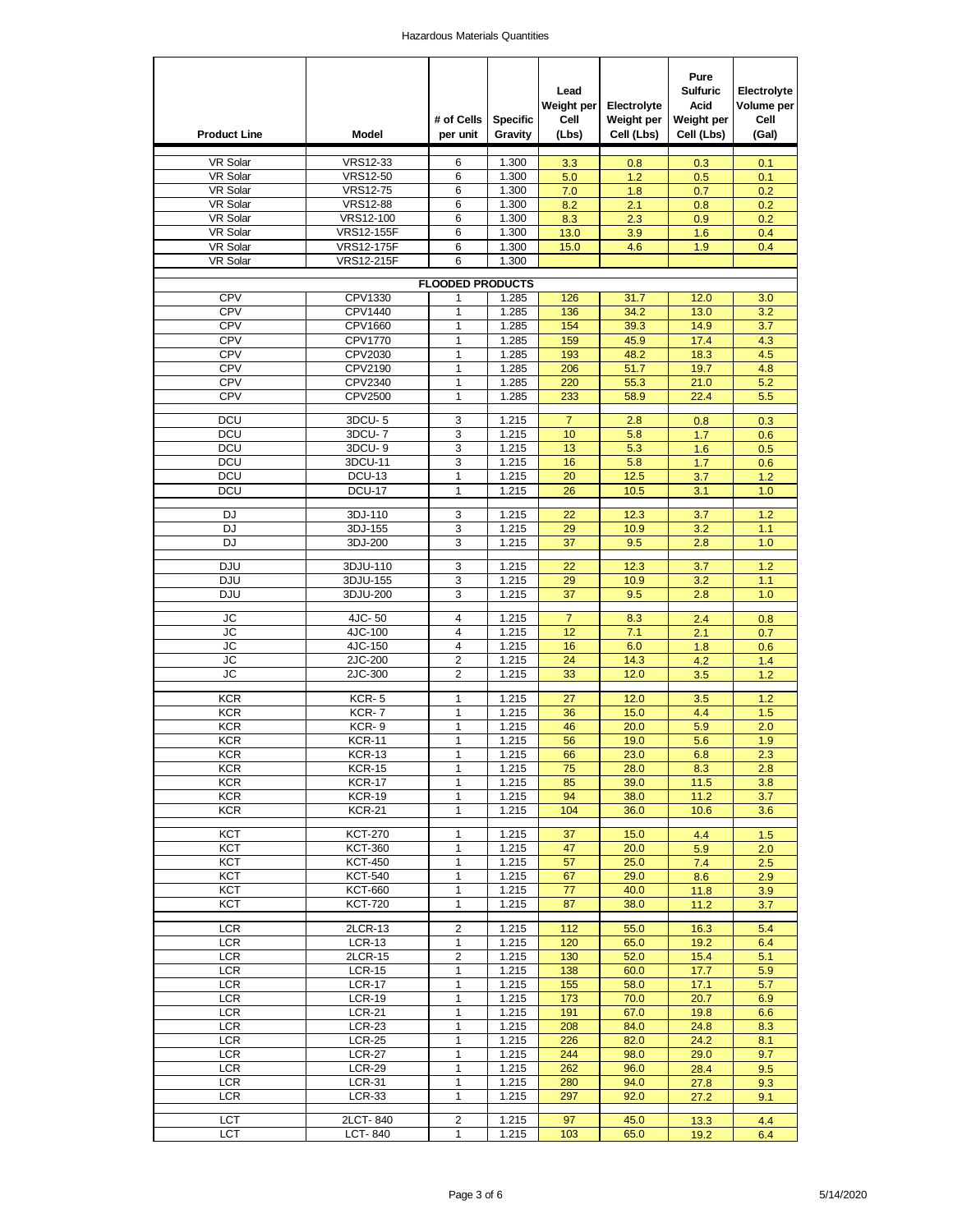| <b>Product Line</b>                | Model                               | # of Cells<br>per unit | <b>Specific</b><br>Gravity | Lead<br>Weight per<br>Cell<br>(Lbs) | Electrolyte<br>Weight per<br>Cell (Lbs) | Pure<br><b>Sulfuric</b><br><b>Acid</b><br>Weight per<br>Cell (Lbs) | Electrolyte<br>Volume per<br>Cell<br>(Gal) |
|------------------------------------|-------------------------------------|------------------------|----------------------------|-------------------------------------|-----------------------------------------|--------------------------------------------------------------------|--------------------------------------------|
| LCT                                | <b>LCT-1008</b>                     | 1                      | 1.215                      | 120                                 | 63.0                                    | 18.6                                                               | 6.2                                        |
| LCT                                | LCT-1176                            | 1                      | 1.215                      | 138                                 | 60.0                                    | 17.7                                                               | 5.9                                        |
| <b>LCT</b>                         | LCT-1344                            | 1                      | 1.215                      | 156                                 | 71.0                                    | 21.0                                                               | 7.0                                        |
| LCT<br>LCT                         | <b>LCT-1680</b><br>LCT II - 1700    | 1<br>1                 | 1.215<br>1.215             | 192<br>192                          | 84.0<br>84.0                            | 24.8<br>24.8                                                       | 8.3<br>8.3                                 |
| LCT                                | <b>LCT-1848</b>                     | 1                      | 1.215                      | 211                                 | 104.0                                   | 30.8                                                               | 10.3                                       |
| <b>LCT</b>                         | LCT-2016                            | 1                      | 1.215                      | 227                                 | 101.0                                   | 29.9                                                               | 10.0                                       |
| LCT                                | LCT-2175                            | 1                      | 1.215                      | 278                                 | 94.0                                    | 27.8                                                               | 9.3                                        |
| LCT                                | LCT-2320                            | 1                      | 1.215                      | 297                                 | 92.0                                    | 27.2                                                               | 9.1                                        |
| LCT-HP                             | <b>LCT-1680HP</b>                   | 1                      | 1.215                      | 208                                 | 84.0                                    | 24.8                                                               | 8.3                                        |
| LCT-HP                             | <b>LCT-1805HP</b>                   | 1                      | 1.215                      | 226                                 | 82.0                                    | 24.2                                                               | 8.1                                        |
|                                    |                                     |                        |                            |                                     |                                         |                                                                    |                                            |
| <b>LCUN</b>                        | LCUN-19                             | 1                      | 1.215                      | 173                                 | 70.0                                    | 20.7                                                               | 6.9                                        |
| <b>LCUN</b><br><b>LCUN</b>         | LCUN-21<br>LCUN-23                  | 1<br>1                 | 1.215<br>1.215             | 191<br>208                          | 67.0<br>84.0                            | 19.8<br>24.8                                                       | 6.6<br>8.3                                 |
| <b>LCUN</b>                        | LCUN-25                             | 1                      | 1.215                      | 223                                 | 82.0                                    | 24.3                                                               | 8.1                                        |
| <b>LCUN</b>                        | LCUN-27                             | 1                      | 1.215                      | 244                                 | 98.0                                    | 29.0                                                               | 9.7                                        |
| <b>LCUN</b>                        | LCUN-29                             | 1                      | 1.215                      | 262                                 | 96.0                                    | 28.4                                                               | 9.5                                        |
| <b>LCUN</b>                        | LCUN-31                             | 1                      | 1.215                      | 280                                 | 94.0                                    | 27.8                                                               | 9.3                                        |
| <b>LCUN</b>                        | LCUN-33                             | 1                      | 1.215                      | 297                                 | 92.0                                    | 27.2                                                               | 9.1                                        |
| <b>LCY Swch</b>                    | <b>LCY-35</b>                       | 1                      | 1.215                      | 272                                 | 94.0                                    | 27.8                                                               | 9.3                                        |
| LCY Swch                           | <b>LCY-37</b>                       | 1                      | 1.215                      | 287                                 | 92.0                                    | 27.2                                                               | 9.1                                        |
| <b>LCY Swch</b>                    | <b>LCY-39</b>                       | 1                      | 1.215                      | 301                                 | 90.0                                    | 26.6                                                               | 8.9                                        |
| <b>LCY Swch</b>                    | 4LCY-5                              | 4                      | 1.215                      | 39                                  | 20.0                                    | 5.9                                                                | 2.0                                        |
| <b>LCY Swch</b>                    | 4LCYC-5                             | 4                      | 1.250                      | 39                                  | 20.5                                    | 6.9                                                                | 2.0                                        |
| <b>LCY Swch</b>                    | 4LCY-7                              | 4                      | 1.215                      | 54                                  | 18.0                                    | 5.3                                                                | 1.8                                        |
| <b>LCY Swch</b><br><b>LCY Swch</b> | 4LCYC-7<br>4LCY-9                   | 4<br>4                 | 1.250<br>1.215             | 54<br>69                            | 18.6<br>25.0                            | 6.3<br>7.4                                                         | 1.8<br>2.5                                 |
| <b>LCY Swch</b>                    | 4LCYC-9                             | 4                      | 1.250                      | 69                                  | 25.8                                    | 8.7                                                                | 2.5                                        |
| LCY Swch                           | 4LCY-11                             | 4                      | 1.215                      | 84                                  | 23.0                                    | 6.8                                                                | 2.3                                        |
| <b>LCY Swch</b>                    | 4LCYC-11                            | 4                      | 1.250                      | 84                                  | 23.7                                    | 8.0                                                                | 2.3                                        |
|                                    |                                     |                        |                            |                                     |                                         |                                                                    |                                            |
| <b>LCY Tele</b><br><b>LCY Tele</b> | 4LCY-290<br>4LCY-420                | 4<br>$\overline{4}$    | 1.215<br>1.215             | 38<br>53                            | 20.0<br>18.0                            | 5.9<br>5.3                                                         | 2.0<br>1.8                                 |
| <b>LCY Tele</b>                    | 4LCY-544                            | 4                      | 1.215                      | 68                                  | 25.0                                    | 7.4                                                                | 2.5                                        |
| <b>LCY Tele</b>                    | 4LCY-660                            | 4                      | 1.215                      | 83                                  | 23.0                                    | 6.8                                                                | 2.3                                        |
|                                    |                                     |                        |                            |                                     |                                         |                                                                    |                                            |
| <b>MCT II</b><br><b>MCT II</b>     | <b>MCT-3000</b><br><b>MCTC-3000</b> | 1<br>1                 | 1.215<br>1.250             | 367<br>367                          | 192.6<br>198.2                          | 57.0<br>67.0                                                       | 19.0<br>19.0                               |
| <b>MCT II</b>                      | <b>MCT-4000</b>                     | 1                      | 1.215                      | 481                                 | 152.1                                   | 45.0                                                               | 15.0                                       |
| MCT II                             | <b>MCTC-4000</b>                    | 1                      | 1.250                      | 481                                 | 156.5                                   | 52.9                                                               | 15.0                                       |
|                                    |                                     |                        |                            |                                     |                                         |                                                                    |                                            |
| MCT-HP                             | MCT-HP                              | 1                      | 1.215                      | 425                                 | 170.0                                   | 50.3                                                               | 17.0                                       |
| <b>XDJ</b>                         | 3XDJ-7                              | 3                      | 1.215                      | 23                                  | 12.1                                    | 3.6                                                                | 1.2                                        |
| XDJ                                | 3XDJ-9                              | 3                      | 1.215                      | 30                                  | 10.7                                    | 3.2                                                                | 1.1                                        |
| <b>XDJ</b>                         | 3XDJ-11                             | 3                      | 1.215                      | 38                                  | 9.3                                     | 2.8                                                                | 0.9                                        |
| <b>XDJ</b><br><b>XDJ</b>           | 3XDJC-7<br>3XDJC-9                  | 3<br>3                 | 1.250<br>1.250             | 23<br>30                            | 12.4<br>11.1                            | 4.2                                                                | 1.2                                        |
| XDJ                                | 3XDJC-11                            | 3                      | 1.250                      | 38                                  | 9.6                                     | 3.7<br>3.2                                                         | 1.1<br>0.9                                 |
|                                    |                                     |                        |                            |                                     |                                         |                                                                    |                                            |
| XT                                 | XT4J-07                             | 4                      | 1.215                      | 19                                  | 6.8                                     | 2.0                                                                | 0.7                                        |
| ХT                                 | XT4J-09                             | 4                      | 1.215                      | 23                                  | 6.3                                     | 1.9                                                                | 0.6                                        |
| XT                                 | XT4J-11                             | 4                      | 1.215                      | 28                                  | 5.8                                     | 1.7                                                                | 0.6                                        |
| XT<br>XT                           | XT4L-07<br>XT4L-09                  | 4<br>4                 | 1.215<br>1.215             | 48<br>61                            | 15.0<br>14.0                            | 4.4<br>4.1                                                         | 1.5<br>1.4                                 |
| XT                                 | XT4L-11                             | 4                      | 1.215                      | 71                                  | 22.0                                    | 6.5                                                                | 2.2                                        |
| XT                                 | XT4L-13                             | 4                      | 1.215                      | 84                                  | 21.0                                    | 6.2                                                                | 2.1                                        |
| XT                                 | XT4L-15                             | 4                      | 1.215                      | 97                                  | 20.0                                    | 5.9                                                                | 2.0                                        |
| XT                                 | XT2L-23                             | 2                      | 1.215                      | 148                                 | 41.0                                    | 12.1                                                               | 4.0                                        |
| XT                                 | <b>XT2L-25</b>                      | 2                      | 1.215                      | 161                                 | 40.0                                    | 11.8                                                               | 3.9                                        |
| XT                                 | XT1L-35                             | 1                      | 1.215                      | 226                                 | 58.0                                    | 17.1                                                               | 5.7                                        |
| XT<br>XT                           | XT1L-37<br>XT1L-39                  | 1<br>1                 | 1.215<br>1.215             | 238<br>251                          | 56.0<br>54.0                            | 16.6<br>16.0                                                       | 5.5<br>5.3                                 |
| XT                                 | XT1L-41                             | 1                      | 1.215                      | 264                                 | 52.0                                    | 15.4                                                               | 5.1                                        |
| XT                                 | XT1L-43                             | 1                      | 1.215                      | 277                                 | 86.0                                    | 25.4                                                               | 8.5                                        |
| XT                                 | XT1L-45                             | 1                      | 1.215                      | 290                                 | 84.0                                    | 24.8                                                               | 8.3                                        |
| XT                                 | XT1L-47                             | 1                      | 1.215                      | 303                                 | 82.0                                    | 24.2                                                               | 8.1                                        |
| ХT                                 | XT1L-49                             | 1                      | 1.215                      | 315                                 | 80.0                                    | 23.7                                                               | 7.9                                        |
| XT                                 | XT1L-51                             | 1                      | 1.215                      | 328                                 | 78.0                                    | 23.1                                                               | 7.7                                        |
| XT                                 | XT1L-53                             | 1                      | 1.215                      | 341                                 | 76.0                                    | 22.5                                                               | 7.5                                        |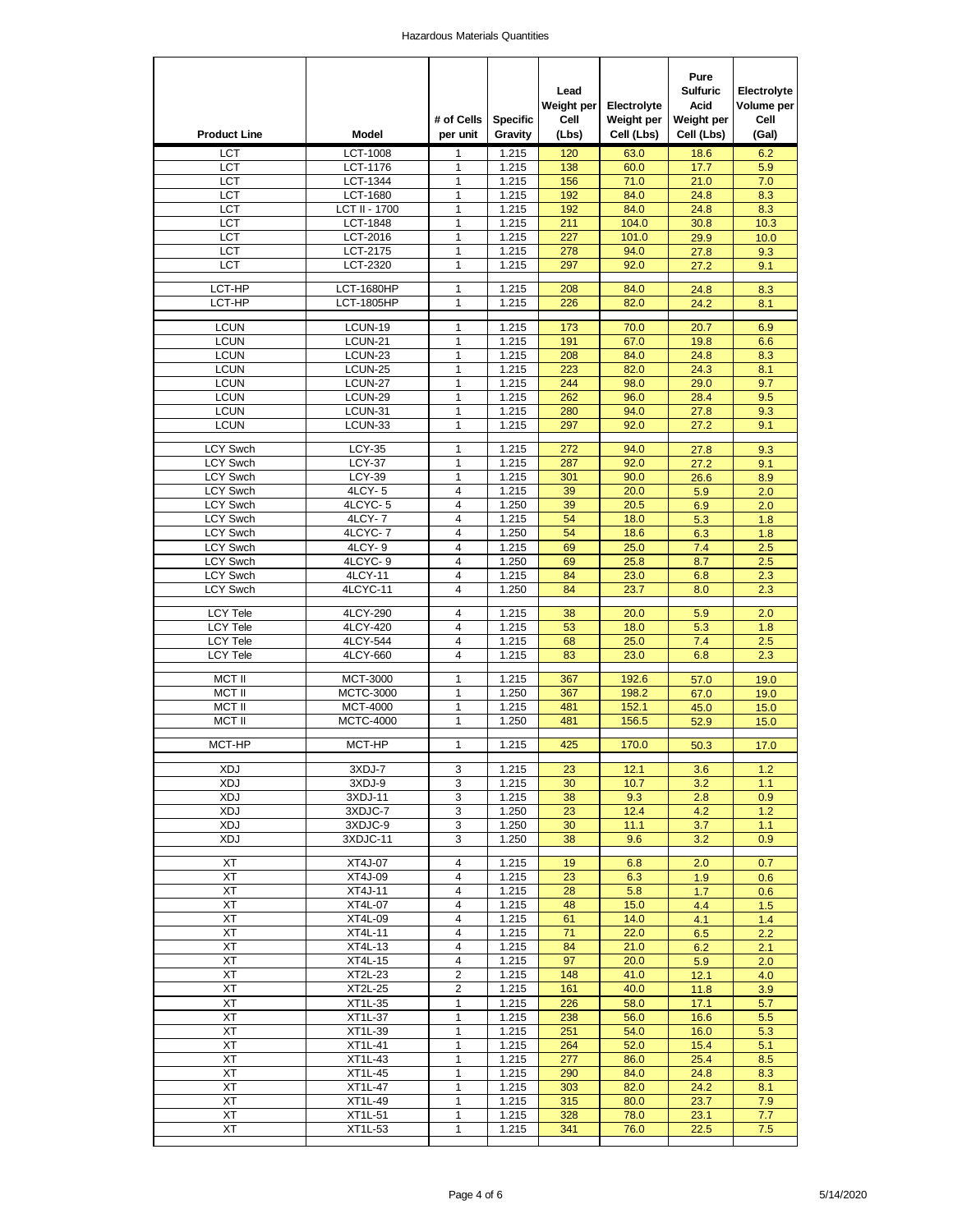| <b>Product Line</b>                                                                                                                                                                                                                   | Model           | # of Cells<br>per unit | <b>Specific</b><br>Gravity | Lead<br>Weight per<br>Cell<br>(Lbs) | Electrolyte<br>Weight per<br>Cell (Lbs) | Pure<br><b>Sulfuric</b><br>Acid<br>Weight per<br>Cell (Lbs) | Electrolyte<br>Volume per<br>Cell<br>(Gal) |
|---------------------------------------------------------------------------------------------------------------------------------------------------------------------------------------------------------------------------------------|-----------------|------------------------|----------------------------|-------------------------------------|-----------------------------------------|-------------------------------------------------------------|--------------------------------------------|
| XT - Plus                                                                                                                                                                                                                             | XT4LP-07        | 4                      | 1.215                      | 48                                  | 15.0                                    | 4.4                                                         | 1.5                                        |
| XT - Plus                                                                                                                                                                                                                             | XT4LP-09        | 4                      | 1.215                      | 61                                  | 14.0                                    | 4.1                                                         | 1.4                                        |
| XT - Plus                                                                                                                                                                                                                             | XT4LP-11        | $\overline{4}$         | 1.215                      | $\overline{71}$                     | 22.0                                    | 6.5                                                         | 2.2                                        |
| XT - Plus                                                                                                                                                                                                                             | XT4LP-13        | 4                      | 1.215                      | 84                                  | 21.0                                    | 6.2                                                         | 2.1                                        |
| XT - Plus                                                                                                                                                                                                                             | XT4LP-15        | 4                      | 1.215                      | 97                                  | 20.0                                    | 5.9                                                         | 2.0                                        |
| XT - Plus                                                                                                                                                                                                                             | XT2LP-23        | $\overline{2}$         | 1.215                      | 148                                 | 41.0                                    | 12.1                                                        | 4.0                                        |
| XT - Plus                                                                                                                                                                                                                             | XT2LP-25        | $\overline{2}$         | 1.215                      | 161                                 | 40.0                                    | 11.8                                                        | 3.9                                        |
| XT - Plus                                                                                                                                                                                                                             | <b>XT1LP-35</b> | 1                      | 1.215                      | 226                                 | 58.0                                    | 17.1                                                        | 5.7                                        |
| XT - Plus                                                                                                                                                                                                                             | XT1LP-37        | 1                      | 1.215                      | 238                                 | 56.0                                    | 16.6                                                        | 5.5                                        |
| XT - Plus                                                                                                                                                                                                                             | XT1LP-39        | 1                      | 1.215                      | 251                                 | 54.0                                    | 16.0                                                        | 5.3                                        |
| XT - Plus                                                                                                                                                                                                                             | XT1LP-41        | 1                      | 1.215                      | 264                                 | 52.0                                    | 15.4                                                        | 5.1                                        |
| XT - Plus                                                                                                                                                                                                                             | XT1LP-43        | 1                      | 1.215                      | 277                                 | 86.0                                    | 25.4                                                        | 8.5                                        |
| XT - Plus                                                                                                                                                                                                                             | XT1LP-45        | 1                      | 1.215                      | 290                                 | 84.0                                    | 24.8                                                        | 8.3                                        |
| XT - Plus                                                                                                                                                                                                                             | XT1LP-47        | 1                      | 1.215                      | 303                                 | 82.0                                    | 24.2                                                        | 8.1                                        |
| XT - Plus                                                                                                                                                                                                                             | XT1LP-49        | 1                      | 1.215                      | 315                                 | 80.0                                    | 23.7                                                        | 7.9                                        |
| XT - Plus                                                                                                                                                                                                                             | XT1LP-51        | $\mathbf{1}$           | 1.215                      | 328                                 | 78.0                                    | 23.1                                                        | 7.7                                        |
| XT - Plus                                                                                                                                                                                                                             | XT1LP-53        | $\mathbf{1}$           | 1.215                      | 341                                 | 76.0                                    | 22.5                                                        | 7.5                                        |
|                                                                                                                                                                                                                                       |                 |                        |                            |                                     |                                         |                                                             |                                            |
| XTC                                                                                                                                                                                                                                   | XT4JC-07        | 4                      | 1.250                      | 19                                  | 7.0                                     | 2.4                                                         | 0.7                                        |
| <b>XTC</b>                                                                                                                                                                                                                            | XT4JC-09        | 4                      | 1.250                      | 23                                  | 6.5                                     | 2.2                                                         | 0.6                                        |
| XTC                                                                                                                                                                                                                                   | <b>XT4JC-11</b> | 4                      | 1.250                      | 28                                  | 6.0                                     | 2.0                                                         | 0.6                                        |
| <b>XTC</b>                                                                                                                                                                                                                            | XT4LC-07        | 4                      | 1.250                      | 48                                  | 15.4                                    | 5.2                                                         | 1.5                                        |
| XTC                                                                                                                                                                                                                                   | XT4LC-09        | 4                      | 1.250                      | 61                                  | 14.4                                    | 4.9                                                         | 1.4                                        |
| <b>XTC</b>                                                                                                                                                                                                                            | XT4LC-11        | 4                      | 1.250                      | 71                                  | 22.6                                    | 7.7                                                         | 2.2                                        |
| XTC                                                                                                                                                                                                                                   | XT4LC-13        | 4                      | 1.250                      | 84                                  | 21.6                                    | 7.3                                                         | 2.1                                        |
| <b>XTC</b>                                                                                                                                                                                                                            | XT4LC-15        | 4                      | 1.250                      | 97                                  | 20.6                                    | 7.0                                                         | 2.0                                        |
| XTC                                                                                                                                                                                                                                   | XT2LC-23        | 2                      | 1.250                      | 148                                 | 42.2                                    | 14.3                                                        | 4.0                                        |
| <b>XTC</b>                                                                                                                                                                                                                            | XT2LC-25        | $\overline{2}$         | 1.250                      | 161                                 | 41.2                                    | 13.9                                                        | 3.9                                        |
| XTC                                                                                                                                                                                                                                   | XT1LC-35        | 1                      | 1.250                      | 226                                 | 59.7                                    | 20.2                                                        | 5.7                                        |
| <b>XTC</b>                                                                                                                                                                                                                            | XT1LC-37        | $\mathbf{1}$           | 1.250                      | 238                                 | 57.6                                    | 19.5                                                        | 5.5                                        |
| XTC                                                                                                                                                                                                                                   | XT1LC-39        | 1                      | 1.250                      | 251                                 | 55.6                                    | 18.8                                                        | 5.3                                        |
| <b>XTC</b>                                                                                                                                                                                                                            |                 | $\mathbf{1}$           | 1.250                      |                                     |                                         |                                                             |                                            |
|                                                                                                                                                                                                                                       | XT1LC-41        |                        |                            | 264                                 | 53.5                                    | 18.1                                                        | 5.1                                        |
| XTC                                                                                                                                                                                                                                   | XT1LC-43        | 1                      | 1.250                      | 277                                 | 88.5                                    | 29.9                                                        | 8.5                                        |
| <b>XTC</b>                                                                                                                                                                                                                            | XT1LC-45        | $\mathbf{1}$           | 1.250                      | 290                                 | 86.4                                    | 29.2                                                        | 8.3                                        |
| XTC                                                                                                                                                                                                                                   | XT1LC-47        | 1                      | 1.250                      | 303                                 | 84.4                                    | 28.5                                                        | 8.1                                        |
| <b>XTC</b>                                                                                                                                                                                                                            | XT1LC-49        | $\mathbf{1}$           | 1.250                      | 315                                 | 82.3                                    | 27.8                                                        | 7.9                                        |
| XTC                                                                                                                                                                                                                                   | XT1LC-51        | 1                      | 1.250                      | 328                                 | 80.2                                    | 27.1                                                        | 7.7                                        |
| <b>XTC</b>                                                                                                                                                                                                                            | XT1LC-53        | $\mathbf{1}$           | 1.250                      | 341                                 | 78.2                                    | 26.4                                                        | 7.5                                        |
| XTC - Plus                                                                                                                                                                                                                            | XT4LCP-07       | 4                      | 1.250                      | 48                                  | 15.4                                    | 5.2                                                         | 1.5                                        |
|                                                                                                                                                                                                                                       | XT4LCP-09       | 4                      |                            | 61                                  | 14.4                                    | 4.9                                                         |                                            |
| XTC - Plus                                                                                                                                                                                                                            |                 | $\overline{4}$         | 1.250                      |                                     |                                         |                                                             | 1.4                                        |
| XTC - Plus                                                                                                                                                                                                                            | XT4LCP-11       |                        | 1.250                      | 71                                  | 22.6                                    | 7.7                                                         | 2.2                                        |
| XTC - Plus                                                                                                                                                                                                                            | XT4LCP-13       | 4                      | 1.250                      | 84                                  | 21.6                                    | 7.3                                                         | 2.1                                        |
| XTC - Plus                                                                                                                                                                                                                            | XT4LCP-15       | 4                      | 1.250                      | 97                                  | 20.6                                    | 7.0                                                         | 2.0                                        |
| XTC - Plus                                                                                                                                                                                                                            | XT2LCP-23       | 2                      | 1.250                      | 148                                 | 42.2                                    | 14.3                                                        | 4.0                                        |
| XTC - Plus                                                                                                                                                                                                                            | XT2LCP-25       | $\overline{2}$         | 1.250                      | 161                                 | 41.2                                    | 13.9                                                        | 3.9                                        |
| XTC - Plus                                                                                                                                                                                                                            | XT1LCP-35       | 1                      | 1.250                      | 226                                 | 59.7                                    | 20.2                                                        | 5.7                                        |
| XTC - Plus                                                                                                                                                                                                                            | XT1LCP-37       | 1                      | 1.250                      | 238                                 | 57.6                                    | 19.5                                                        | 5.5                                        |
| XTC - Plus                                                                                                                                                                                                                            | XT1LCP-39       | 1                      | 1.250                      | 251                                 | 55.6                                    | 18.8                                                        | 5.3                                        |
| XTC - Plus                                                                                                                                                                                                                            | XT1LCP-41       | 1                      | 1.250                      | 264                                 | 53.5                                    | 18.1                                                        | 5.1                                        |
| XTC - Plus                                                                                                                                                                                                                            | XT1LCP-43       | 1                      | 1.250                      | 277                                 | 88.5                                    | 29.9                                                        | 8.5                                        |
| XTC - Plus                                                                                                                                                                                                                            | XT1LCP-45       | 1                      | 1.250                      | 290                                 | 86.4                                    | 29.2                                                        | 8.3                                        |
| XTC - Plus                                                                                                                                                                                                                            | XT1LCP-47       | 1                      | 1.250                      | 303                                 | 84.4                                    | 28.5                                                        | 8.1                                        |
| XTC - Plus                                                                                                                                                                                                                            | XT1LCP-49       | 1                      | 1.250                      | 315                                 | 82.3                                    | 27.8                                                        | 7.9                                        |
| XTC - Plus                                                                                                                                                                                                                            | XT1LCP-51       | 1                      | 1.250                      | 328                                 | 80.2                                    | 27.1                                                        | 7.7                                        |
| XTC - Plus                                                                                                                                                                                                                            | XT1LCP-53       | 1                      | 1.250                      | 341                                 | 78.2                                    | 26.4                                                        | 7.5                                        |
| <b>XTH</b>                                                                                                                                                                                                                            | 4XTH-07         | 4                      | 1.215                      | 41                                  | 28.5                                    | 8.4                                                         | 2.7                                        |
| <b>XTH</b>                                                                                                                                                                                                                            | 4XTH-09         | 4                      | 1.215                      | 53                                  | 24.0                                    | 7.1                                                         | 2.3                                        |
| XTH<br>(15" Jar)*                                                                                                                                                                                                                     | 4XTH-11         | 4                      | 1.215                      | 63                                  | 34.6                                    | 10.2                                                        | 3.4                                        |
| <b>XTH</b><br>(15" Jar)*                                                                                                                                                                                                              | 4XTH-13         | 4                      |                            | 74                                  | 32.0                                    |                                                             | 3.2                                        |
|                                                                                                                                                                                                                                       | 4XTH-15         | 4                      | 1.215                      | 85                                  | 31.5                                    | 9.5                                                         |                                            |
| XTH<br>(15" Jar)*                                                                                                                                                                                                                     |                 |                        | 1.215                      |                                     |                                         | 9.3                                                         | 3.1                                        |
| * Note: The 4XTH-11/-13/-15 models had a jar length change. Current 15" Jar is P/N PZ00924 which is printed on the battery jar, see Discontinued<br>C&D Product Hazmat sheet for the discontinued 16.1" Jar models Hazmat information |                 |                        |                            |                                     |                                         |                                                             |                                            |
| XTH                                                                                                                                                                                                                                   | 4XTH-17         | 4                      | 1.215                      | 99.3                                | 24.5                                    | 7.2                                                         | 2.4                                        |
| XTH                                                                                                                                                                                                                                   | 4XTH-19         | 4                      | 1.215                      | 111.0                               | 29.4                                    | 8.7                                                         | 2.9                                        |
| XTH                                                                                                                                                                                                                                   | 4XTH-21         | $\overline{4}$         | 1.215                      | 122.8                               | 28.7                                    | 8.5                                                         | 2.8                                        |
| XTH                                                                                                                                                                                                                                   | 4XTH-23         | 4                      | 1.215                      | 134.5                               | 32.8                                    | 9.7                                                         | 3.2                                        |
| XTH                                                                                                                                                                                                                                   | 4XTH-25         | 2                      | 1.215                      | 146.5                               | 37.7                                    | 11.2                                                        | 3.7                                        |
| XTH                                                                                                                                                                                                                                   | 2XTH-27         | 2                      | 1.215                      | 158.2                               | 37.9                                    | 11.2                                                        | 3.7                                        |
| XTH                                                                                                                                                                                                                                   | 2XTH-29         | 2                      | 1.215                      | 169.9                               | 48.6                                    | 14.4                                                        | 4.8                                        |
| XTH                                                                                                                                                                                                                                   | 2XTH-31         | 2                      | 1.215                      | 181.7                               | 46.7                                    | 13.8                                                        | 4.6                                        |
|                                                                                                                                                                                                                                       |                 |                        |                            |                                     |                                         |                                                             |                                            |